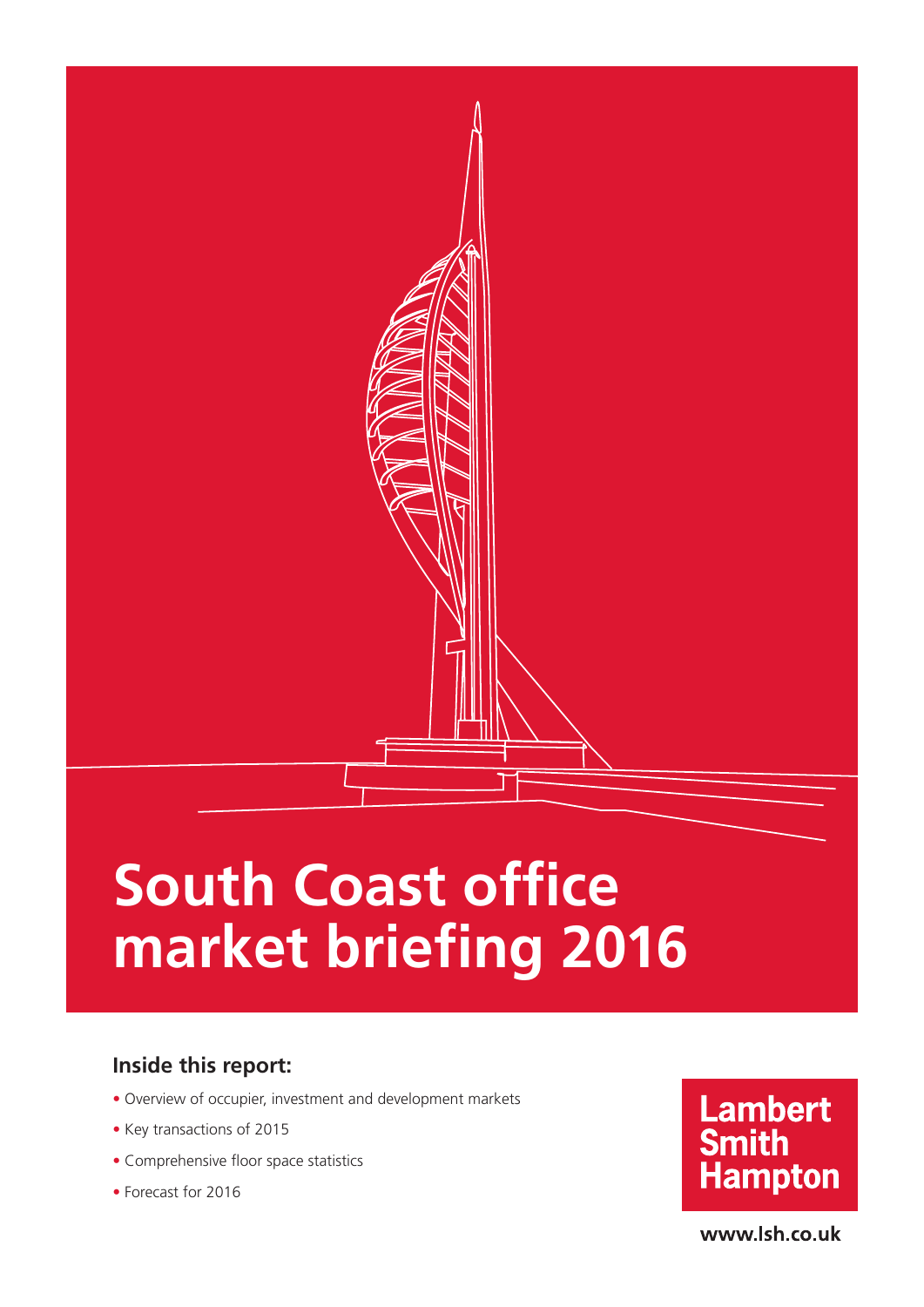### Executive summary

- **• Lack of supply remains critical**
- **• Take-up suffering as a consequence**
- **• First signs of speculative development emerging**
- **• Rents will continue their upward trajectory**

### Market overview

Highlighting a lack of supply and improving demand, notable office buildings along the M27 corridor that had been vacant for some time are now fully let. These include Forum 1 and Spectrum – both on Solent Business Park, Spinnaker House in Fareham and Pavilion in Hedge End – almost all of this space has been let within the last 12 months. At the Eastern end of the corridor, significant buildings such as Langstone Technology Park have over 90% occupancy, there is very little supply in Portsmouth city centre and 1000 Lakeside is, in effect, fully let (although Capita is marketing 54,000 sq ft by way of an assignment or sub-lease).

Despite this positivity, there was a decline in enquiries during the second half of 2015, and in particular, in Q4. This is likely to have been influenced in part by global economic factors and also the continued fall in supply, with opportunities for businesses to relocate being constrained, prompting occupiers to renew leases within their current buildings. We anticipate a possible fall in take-up in 2016 as a result.

### **Supply**

This reduction in supply is influenced by three main factors:

- **•** Permitted development rights conversion of offices to residential
- **•** Improving occupancy rates
- **•** No speculative office development for seven years

The expectation is that the trend of falling supply is set to continue and, as a result, prime rents along the M27 corridor will continue to rise and incentives will fall further in the short to medium term.

With office availability along the M27 corridor at just over 1.3 million sq ft, there is currently less than three years supply based on current take-up rates. Grade A space is particularly under pressure.

### Demand

- During 2015, office take-up for the Solent region/M27 corridor was 507,610 sq ft – 17% higher than the ten year average of 428,911 sq ft
- The trend over three years has been one of steady improvement – from 337,366 sq ft in 2013 to 419,160 sq ft in 2014 and to over 500,000 sq ft in 2015.

Much of the occupier demand, in particular from corporate occupiers, has been due to business expansion and a preference to upgrade to higher quality office space. Modern working practices are changing, with a more agile working environment required, including open plan single floor plates, good breakout space and access to amenity in order to attract and retain the best staff.

### Rents and incentives

Prime office rents along the M27 corridor have improved by circa 5-10% over the past 12 months where supply is particularly constrained and where building fundamentals of good location, high quality specification, market leading parking ratios and access to amenities are evident. Tenant incentives for open market lettings have fallen over the last 12 months. Where previously an 18 month rent-free period was typically required for a five year term, this has now fallen to circa 6-12 months in the current market.

Prevailing conditions have seen quoting rents for the best buildings along the M27 corridor increase in 2015, with refurbished space in Gateway House now being marketed at £19.50 per sq ft (M27 West) and at Lakeside in Portsmouth at £19 per sq ft (M27 East). Both provide excellent quality accommodation, with best-in-class parking ratios of circa 1:200 sq ft. Rents in Southampton city centre are now up to £20 per sq ft in Ocean Village for fully refurbished grade A space with a good parking ratio of circa 1:250 sq ft. Winchester has almost no supply and as a result, for the best buildings, rents in excess of £20 per sq ft would now have to be paid.

### Headline rents and capital values

| <b>Location</b>                                   | <b>Grade A rents</b> | <b>Grade A</b><br>capital values | <b>Grade B rents</b> | <b>Grade B</b><br>capital values |
|---------------------------------------------------|----------------------|----------------------------------|----------------------|----------------------------------|
| Southampton                                       | £20.00               | £250.00                          | $f12.00 - f16.00$    | $£140.00 - £190.00$              |
| <b>Eastleigh and Chandlers Ford</b>               | £20.00               | £250.00                          | $f12.00 - f16.00$    | $£140.00 - £190.00$              |
| Winchester                                        | £25.00               | £375.00                          | $f12.00 - f19.00$    | $f200.00 - f250.00$              |
| <b>Fareham and</b><br><b>Solent Business Park</b> | £18.50               | £230.00                          | $f12.00 - f16.00$    | $£140.00 - £190.00$              |
| <b>Portsmouth</b>                                 | £19.00               | £240.00                          | $f12.00 - f16.00$    | $£140.00 - £190.00$              |
| <b>Havant and Waterlooville</b>                   | N/A                  | N/A                              | $£12.00 - £15.00$    | $£140.00 - £175.00$              |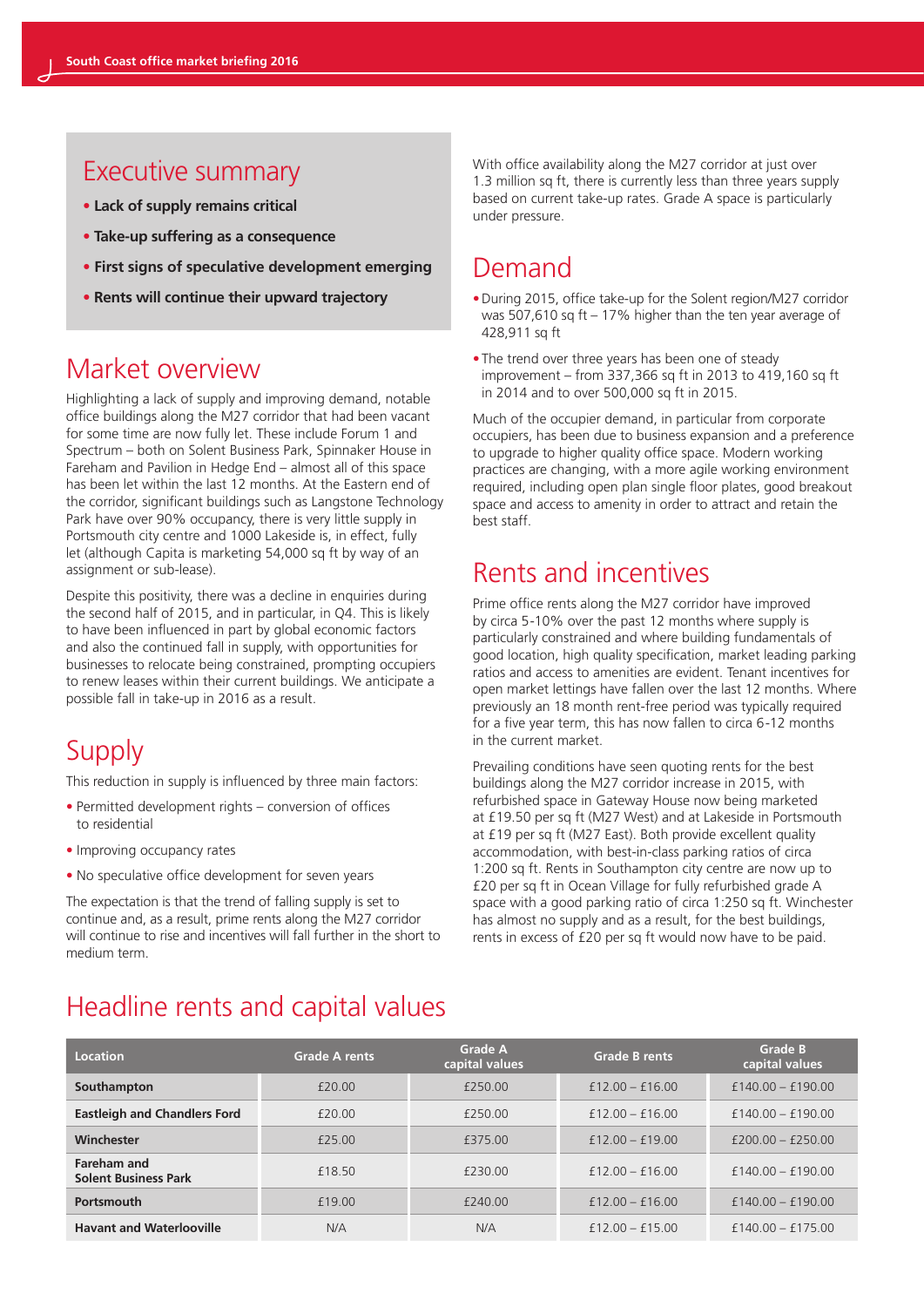### Southampton overview

Southampton city centre is considered the main commercial centre for the southern region, yet its office market has reached a crossroads. Permitted development rights changes, combined with an ageing supply and low rents, has resulted in approximately ¾ million sq ft of existing or consented office space within the city centre being lost to alternative uses, such as residential, hotels and student accommodation within the past 30 months.

There is currently no new office supply available in the city centre or in the immediate pipeline. Three of the major development sites earmarked for offices have recently been developed as

student accommodation (Mayflower Plaza – 116,000 sq ft) or are subject to change of use to hotel (Aqua – 60,572 sq ft) and student accommodation (The Bond – 156,790 sq ft).

Royal Pier Waterfront provides a future opportunity for new build office space and is one of the city's key development sites. It could provide up to 1,000,000 sq ft of new grade A office space as part of the wider mixed use development if market rents improve sufficiently. Nelson Gate, adjacent the central train station, also provides an opportunity for a mixed use development that would include office space.

### Significant transactions of 2015

| <b>Address</b>                                            | <b>Occupier</b>        | <b>Landlord</b>          | <b>Size</b><br>(sq ft) | <b>Tenure</b> | <b>Rent</b><br>(per sq ft) |
|-----------------------------------------------------------|------------------------|--------------------------|------------------------|---------------|----------------------------|
| Forum 1, Solent Business Park,<br>Whiteley, Fareham       | <b>HSBC</b>            | M&G                      | 70,300                 | Leasehold     | £15.50                     |
| 1 Guildhall Square, Southampton                           | Southampton University | Southampton City Council | 23,760                 | Leasehold     | £19.15                     |
| Gnd / 1st / 2nd floor, Cumberland<br>House, Southampton   | Regus                  | Kingsbridge Estates      | 16,682                 | Leasehold     | £17.50<br>(quoting rent)   |
| Southampton Science Park,<br>Southampton                  | Chilworth Technologies | Southampton Science Park | 16,600                 | Leasehold     | £16.00                     |
| Spinnaker House, Fareham                                  | Wartsila               | Horatio Properties       | 13,239                 | Leasehold     | £17.50<br>(quoting rent)   |
| Gateway House, Tollgate,<br>Chandlers Ford                | <b>KPMG</b>            | Troika Developments      | 12,446                 | Leasehold     | £18.25                     |
| 4th floor, Charlotte Place,<br>Southampton                | Berrymans Lace Mawer   | Mcaleer & Rushe          | 11,766                 | Leasehold     | £15.00                     |
| 1st and 2nd floor, East Wing,<br>Eagle Point, Segensworth | Smoothwall             | Skills Funding Agency    | 10,227                 | Leasehold     | £12.00                     |

## Portsmouth overview

Portsmouth has, over recent years, seen a number of businesses relocate out of the city centre, including Zurich to Solent Business Park and Pall Europe to Northarbour. With the city having a university with over 20,000 students, demand for student accommodation is strong and the buildings vacated have been earmarked for development for alternative uses. Lakeside, a 120 acre site on the outskirts of the city, was built for IBM as a regional headquarters in the 1970's and is now owned by Northwood Investors (formerly Highcross) and seeing increasing demand. As IBM has been returning buildings over the past five to 10 years, the landlord has refurbished them and added significant amenity to the site.

This proactive asset management (including tenant friendly deals), coupled with a location which provides excellent connectivity to the motorway network and an abundance of onsite parking has encouraged occupiers to relocate out of the city centre. Building 1000 (300,000 sq ft) is now fully let and as a result, rents have increased over the past five years from headlines reported at £14 per sq ft to £17-18 per sq ft in 2015 and incentives have fallen significantly.

Two further buildings (totalling circa 120,000 sq ft) were returned to the landlord in November 2015. These are being refurbished and Northwood is quoting a headline rent of £19 per sq ft for these buildings, of which 20,000 sq ft has already been let.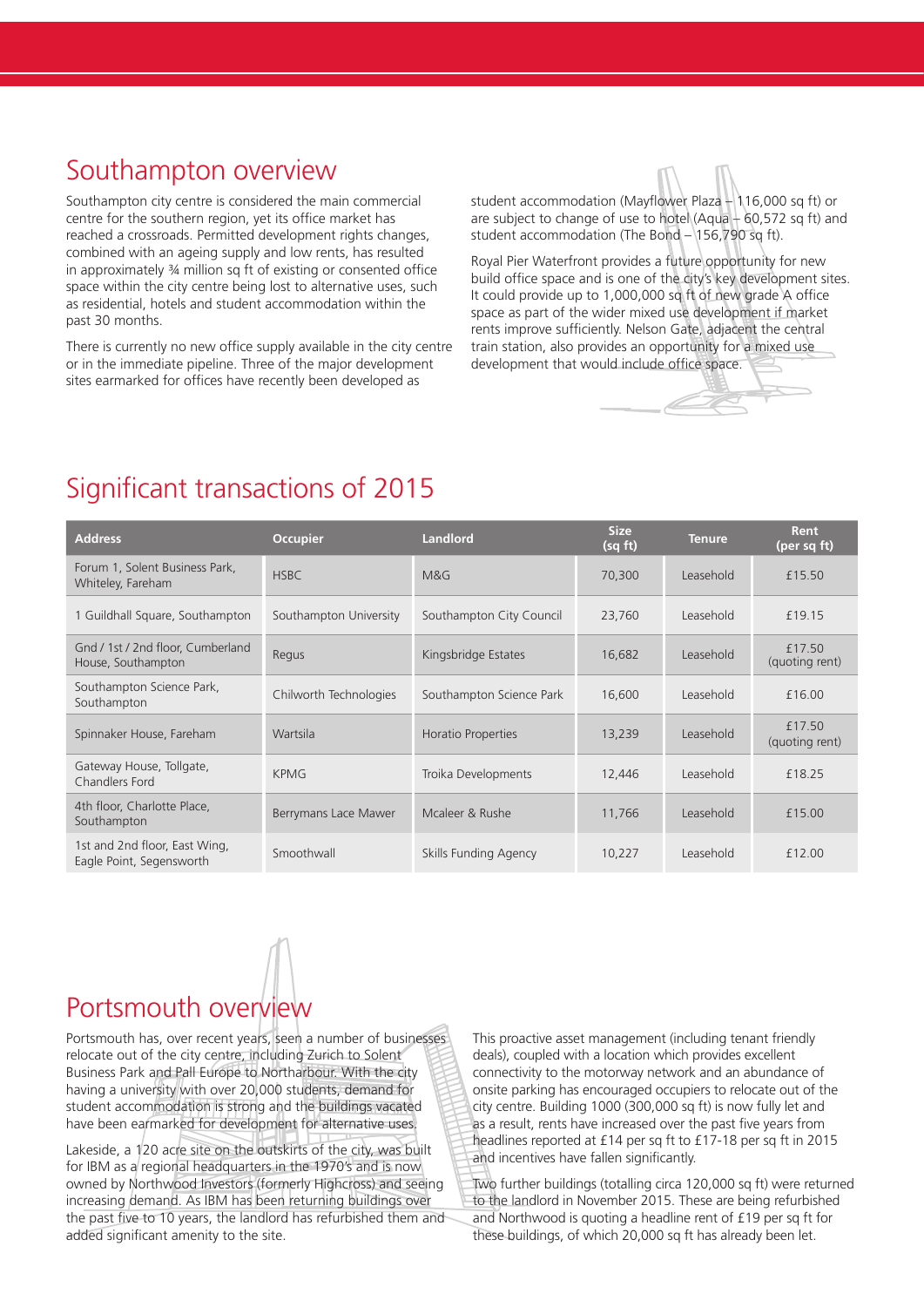## South Coast office market floor space statistics (>2,500 sq ft)



### 2015 take-up by town and grade 2015 availability by town and grade



#### 2015 take-up by grade and type



### 2013 – 2015 take-up



### 2013 – 2015 availability



### 2013 – 2015 enquiries

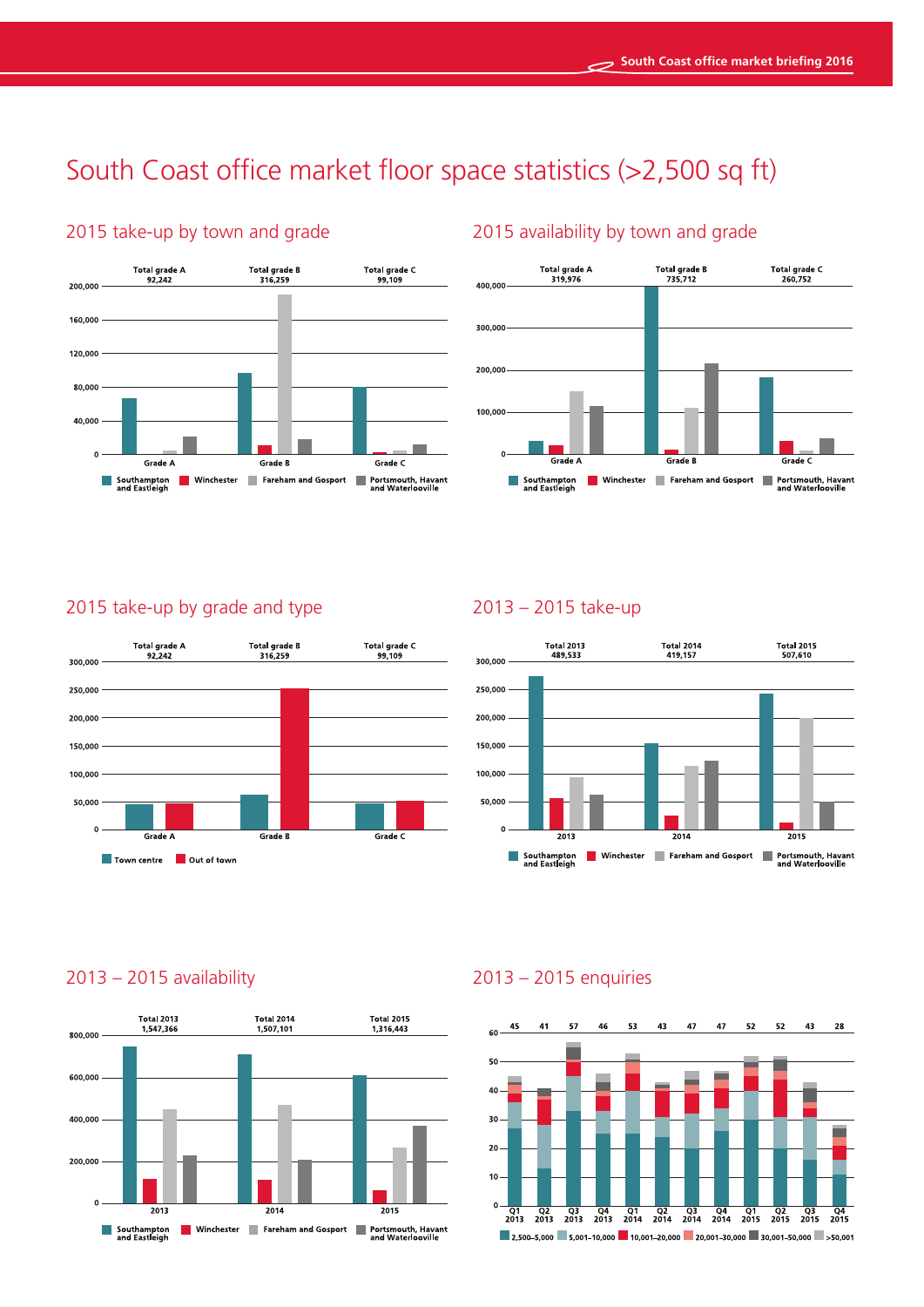### Development market commentary

Speculative development has not been seen along the M27 corridor for over 10 years. However, an indication of the rapidly changing market is the new 30,600 sq ft speculative grade A office currently under construction at Southampton Science Park. It is being built as a consequence of full occupancy, a thriving collaborative working environment, excellent connectivity, good onsite facilities and continued strong demand.

Office development on a pre-let basis on the central South Coast has also been almost completely dormant since Carnival's 160,000 sq ft headquarters was built at 100 Harbour Parade, Southampton, in 2009.

In subsequent years, a well-documented over-supply of offices was prevalent, which, along with subdued demand, resulted in a fall in headline rents and an increase in tenant incentives.

That scenario began to change in 2013, when legislation governing permitted development rights altered to allow the conversion of office buildings to residential. With a relatively weak office occupier market, developers took advantage of low capital values, resulting in a significant volume of secondary office supply (particularly in town and city centres) being purchased for alternative uses.

This conversion scenario was further encouraged with the Solent region's cities having strong universities and being gateways to the world. Both Portsmouth and Southampton have been under-supplied for modern student accommodation and hotel facilities and, as a result, a significant amount of office floor space (both existing buildings and sites with planning consent) has been lost to these alternative uses.

During the corresponding period, the occupier market recovery has gathered pace, with take-up increasing year on year and effectively doubling between 2012 and 2015.

The stage is set for the next wave of office development. In theory, it has already started with a pre-let to Selex ES Ltd of a new build 24,500 sq ft office in Millbrook, Southampton, in 2014, although this was at the company's existing site and was connected to a 124,500 sq ft warehouse facility, also let to Selex. Of perhaps greater significance was the collaboration between Lloyds Register and the University of Southampton, which resulted in a 110,000 sq ft office pre-let completing at Bolderwood Campus in 2015, with the company relocating 400 staff from both London and Southampton.

2015 saw major businesses such as HSBC and KPMG move out of city centre locations as a result of a lack of supply of sufficient size and quality in the city centre and availability along the M27 corridor. The supply of grade A buildings both in and out of town is now becoming particularly constrained.

Development sites at Royal Pier Waterfront in Southampton, Lakeside Northarbour in Portsmouth and Chilcomb Centre in Winchester may as a result, see new offices built as supply continues its steady decline. Chilcomb Centre, Winchester may be the first to see development activity and is currently under discussion for the development of circa 90,000 sq ft of grade A office space, with quoting rents at £25 per sq ft. Southampton Airport also offers a prime site for development as the necessary transport infrastructure is already in place.

At present, development is only likely on a design and build or pre-let basis. If rents and capital values recover sufficiently though, it is conceivable that we could see speculative offices built along the M27 corridor within five years.

### Predictions for 2016

- **• Supply will fall to below 1,000,000 sq ft by the end of 2016**
- **• Take-up will fall as supply constrains opportunities for relocation**
- **• Prime rents will continue their upward trajectory and tenant incentives will reduce**
- **• Pre-lets and design and build deals are possible in prime locations, such as Winchester and Southampton Science Park**

Supply will continue to fall throughout 2016 and we expect it to drop below 1,000,000 sq ft by the end of the year. There may be only two years' available supply by this time.

Despite the fall in the number of enquiries that we are seeing, we are still anticipating significant take-up in 2016. This is likely to be lower than the peak seen in 2015 as a lack of supply constrains opportunities for relocation.

Headline rents will exceed £20 per sq ft in prime locations such as Winchester and Southampton Science Park. Incentives will continue to fall and tenants will be required to commit to longer lease terms. In these areas, the severe lack of supply will drive rents and capital values to a level that will support new development.